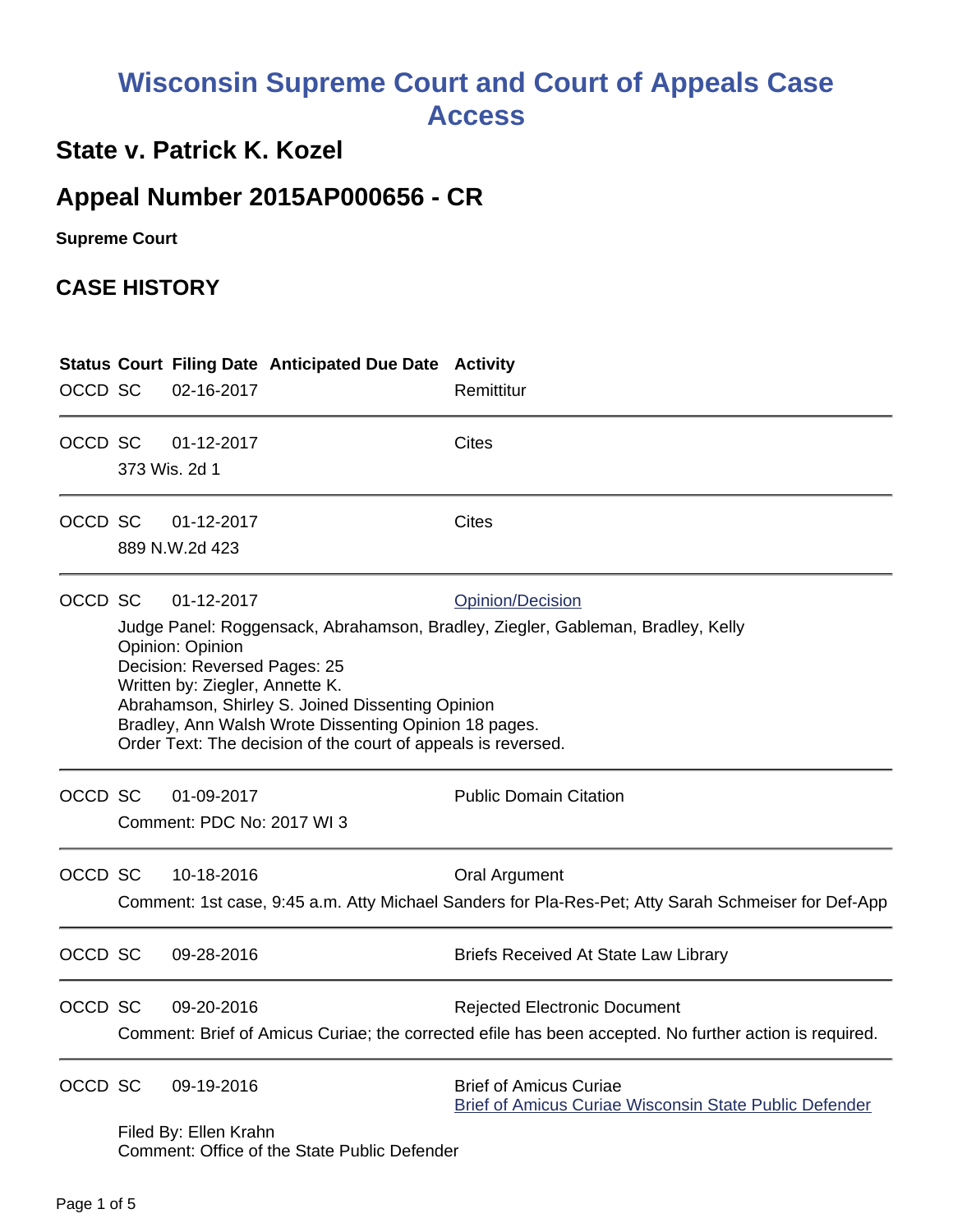| OCCD SC |                                                                                                                                                                                                                                                                                                                   | 07-28-2016                                                                                                                                                   | Motion to Extend Time                                                                                                                         |  |  |  |
|---------|-------------------------------------------------------------------------------------------------------------------------------------------------------------------------------------------------------------------------------------------------------------------------------------------------------------------|--------------------------------------------------------------------------------------------------------------------------------------------------------------|-----------------------------------------------------------------------------------------------------------------------------------------------|--|--|--|
|         |                                                                                                                                                                                                                                                                                                                   | Filed By: Jeremy Perri<br>Submit Date: 7-28-2016<br>Decision: (G) Grant<br>Decision Date: 7-28-2016<br>September 19, 2016.<br>See BAM event due on 9-19-2016 | ORD that the motion is granted in part. Twenty-two copies of the brief shall be filed on or before                                            |  |  |  |
| OCCD SC |                                                                                                                                                                                                                                                                                                                   | 07-22-2016                                                                                                                                                   | <b>Briefs Received At State Law Library</b>                                                                                                   |  |  |  |
| OCCD SC |                                                                                                                                                                                                                                                                                                                   | 06-15-2016                                                                                                                                                   | Reply Brief-Supreme Court<br><b>Reply Brief-Supreme Court</b>                                                                                 |  |  |  |
|         |                                                                                                                                                                                                                                                                                                                   | <b>Filed By: Michael Sanders</b>                                                                                                                             |                                                                                                                                               |  |  |  |
| OCCD SC |                                                                                                                                                                                                                                                                                                                   | 06-08-2016                                                                                                                                                   | Motion to Extend Time                                                                                                                         |  |  |  |
|         | <b>Filed By: Michael Sanders</b><br>Submit Date: 6-9-2016<br>Decision: (G) Grant<br>Decision Date: 6-9-2016<br>ORD that the motion is granted. The reply brief of plaintiff-respondent-petitioner, State of Wisconsin,<br>shall be served and filed on or before June 15, 2016.<br>See BR3 event due on 6-15-2016 |                                                                                                                                                              |                                                                                                                                               |  |  |  |
| OCCD SC | 2016.                                                                                                                                                                                                                                                                                                             | 06-06-2016<br>Filed By: Andrew Hinkel<br>Submit Date: 6-7-2016<br>Decision: (G) Grant<br>Decision Date: 6-7-2016<br><b>Comment: State Public Defender</b>    | Motion to File Amicus/Non-Party Brief<br>ORD that the motion is granted. Twenty-two copies of the brief shall be filed on or before August 1, |  |  |  |
| OCCD SC |                                                                                                                                                                                                                                                                                                                   | 06-01-2016                                                                                                                                                   | Assigned-Oral Argument                                                                                                                        |  |  |  |
| OCCD SC |                                                                                                                                                                                                                                                                                                                   | 05-25-2016                                                                                                                                                   | Response<br>Comment: 10 copies of brief previously filed on behalf of that party in the court of appeals                                      |  |  |  |
| OCCD SC |                                                                                                                                                                                                                                                                                                                   | 05-24-2016                                                                                                                                                   | Response Brief-Supreme Court<br><b>Response Brief-Supreme Court</b>                                                                           |  |  |  |
|         | Filed By: Tracey Wood                                                                                                                                                                                                                                                                                             |                                                                                                                                                              |                                                                                                                                               |  |  |  |
| OCCD SC |                                                                                                                                                                                                                                                                                                                   | 04-29-2016<br>Filed By: Tracey Wood<br>Submit Date: 4-29-2016<br>Decision: (G) Grant<br>Decision Date: 5-2-2016                                              | Motion to Extend Time<br>ORD that the motion is granted. Defendant-appellant's response brief shall be served and filed on or                 |  |  |  |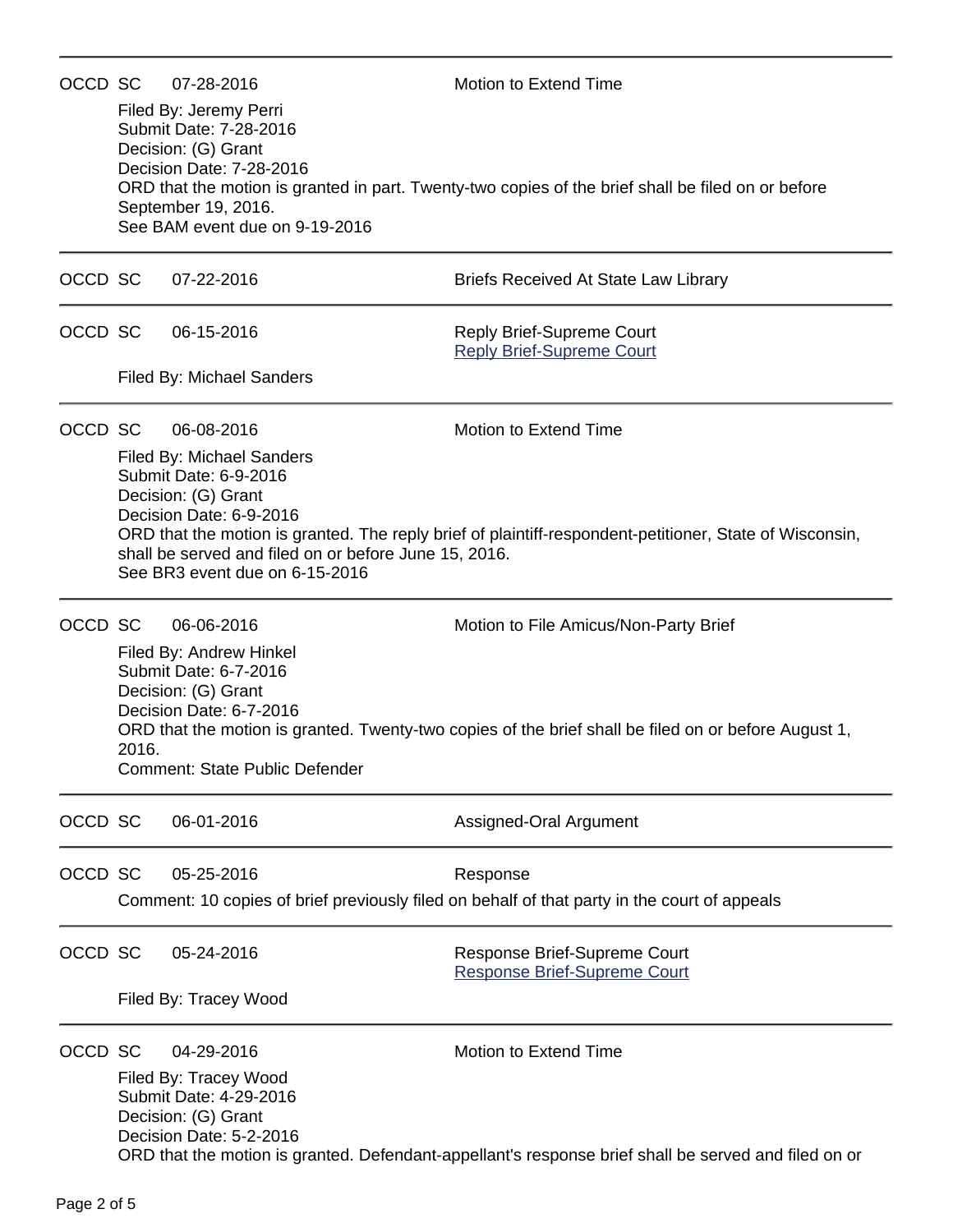| OCCD SC |                                                                                                                                                                                                                                                                                                                                                                                                                                                              | 04-20-2016                                                                                                                                                                                       | First Brief-Supreme Court<br><b>First Brief-Supreme Court</b> |  |  |  |
|---------|--------------------------------------------------------------------------------------------------------------------------------------------------------------------------------------------------------------------------------------------------------------------------------------------------------------------------------------------------------------------------------------------------------------------------------------------------------------|--------------------------------------------------------------------------------------------------------------------------------------------------------------------------------------------------|---------------------------------------------------------------|--|--|--|
|         | Filed By: Michael Sanders                                                                                                                                                                                                                                                                                                                                                                                                                                    |                                                                                                                                                                                                  |                                                               |  |  |  |
| OCCD SC | 04-06-2016<br>Filed By: Michael Sanders<br>Submit Date: 4-7-2016<br>Decision: (G) Grant                                                                                                                                                                                                                                                                                                                                                                      |                                                                                                                                                                                                  | <b>Motion to Extend Time</b>                                  |  |  |  |
|         |                                                                                                                                                                                                                                                                                                                                                                                                                                                              | Decision Date: 4-7-2016<br>ORD that the motion is granted. Plaintiff-respondent-petitioner's brief-in-chief shall be served and filed<br>on or before 4/20/16.<br>See BR1 event due on 4-20-2016 |                                                               |  |  |  |
| OCCD SC |                                                                                                                                                                                                                                                                                                                                                                                                                                                              | 03-08-2016                                                                                                                                                                                       | <b>Caption Amended</b>                                        |  |  |  |
| OCCD SC |                                                                                                                                                                                                                                                                                                                                                                                                                                                              | 03-07-2016                                                                                                                                                                                       | Court Changed to Supreme Court                                |  |  |  |
| OCCD SC | 12-28-2015<br><b>Attorney Change</b><br>Comment: Notice from Tracey Wood & Associates that Atty. Nero is no longer an associate with law<br>firm; delete Atty. Nero.                                                                                                                                                                                                                                                                                         |                                                                                                                                                                                                  |                                                               |  |  |  |
| OCCD CA |                                                                                                                                                                                                                                                                                                                                                                                                                                                              | 12-16-2015<br>366 Wis. 2d 331                                                                                                                                                                    | <b>Cites</b>                                                  |  |  |  |
| OCCD CA |                                                                                                                                                                                                                                                                                                                                                                                                                                                              | 12-16-2015<br>873 N.W.2d 100                                                                                                                                                                     | <b>Cites</b>                                                  |  |  |  |
| OCCD CA |                                                                                                                                                                                                                                                                                                                                                                                                                                                              | 12-16-2015                                                                                                                                                                                       | <b>Opinion Ordered Unpublished</b>                            |  |  |  |
| OCCD SC |                                                                                                                                                                                                                                                                                                                                                                                                                                                              | 12-11-2015<br><b>Comment: State</b>                                                                                                                                                              | Fee Waived                                                    |  |  |  |
| OCCD SC | <b>Petition for Review</b><br>12-11-2015<br>Filed By: Michael Sanders<br>Submit Date: 12-29-2015<br>Decision: (G) Grant<br>Decision Date: 3-7-2016<br>ORD that the petition for review is granted; Briefs/Statements 30/20/10.<br>FRO that the allowance of costs, if any, in connection with the granting of the petition will abide the<br>decision of this court on review.<br><b>Motion Response</b><br>Filed By: Tracey Wood<br>Submit Date: 12-29-2015 |                                                                                                                                                                                                  |                                                               |  |  |  |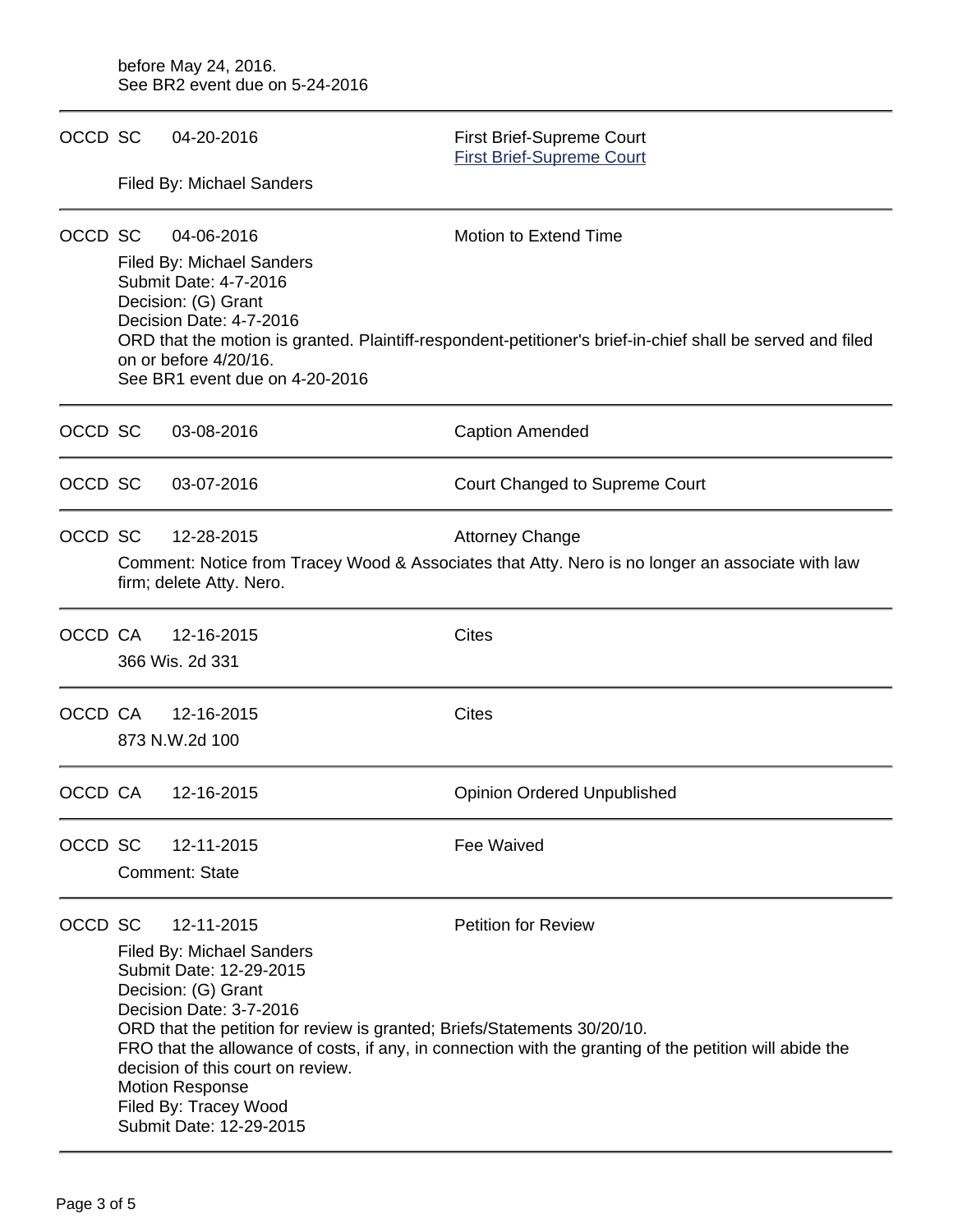Comment: Notice of Appearance for State of Wisconsin; delete AAG Weber; add AAG Sanders

| OCCD CA |                                                                                                    | 11-12-2015<br>Judge Panel: Sherman<br>Opinion: Opinion                                                                | Opinion/Decision                                          |  |  |  |
|---------|----------------------------------------------------------------------------------------------------|-----------------------------------------------------------------------------------------------------------------------|-----------------------------------------------------------|--|--|--|
|         |                                                                                                    | Decision: Reversed and remanded Pages: 7<br>Order Text: Judgment reversed and cause remanded for further proceedings. |                                                           |  |  |  |
| OCCD CA |                                                                                                    | 10-13-2015                                                                                                            | Briefs Received At State Law Library                      |  |  |  |
| OCCD CA |                                                                                                    | 09-30-2015                                                                                                            | <b>Submitted on Briefs</b>                                |  |  |  |
| OCCD CA |                                                                                                    | 09-30-2015                                                                                                            | Record and Briefs Sent to District 4                      |  |  |  |
| OCCD CA |                                                                                                    | 09-28-2015                                                                                                            | <b>Reply Brief</b><br><b>Reply Brief</b>                  |  |  |  |
|         |                                                                                                    | Filed By: Adam Nero                                                                                                   |                                                           |  |  |  |
|         |                                                                                                    | Comment: Received 10 copies of CA brief for SC use. 5/25/16AB                                                         |                                                           |  |  |  |
| OCCD CA |                                                                                                    | 09-21-2015                                                                                                            | Motion to Extend Time                                     |  |  |  |
|         |                                                                                                    | Filed By: Adam Nero<br>Submit Date: 9-22-2015<br>Decision: (G) Grant<br>Decision Date: 9-23-2015                      |                                                           |  |  |  |
|         |                                                                                                    | ORD that the time to file the reply brief is extended to September 28, 2015.<br>See BRY event due on 9-28-2015        |                                                           |  |  |  |
| OCCD CA |                                                                                                    | 09-04-2015                                                                                                            | Brief of Respondent(s)<br><b>Brief of Respondent</b>      |  |  |  |
|         |                                                                                                    | Filed By: Sue Mueller                                                                                                 |                                                           |  |  |  |
|         |                                                                                                    | Comment: Received 10 copies CA BRS for SC use. 04/06/16 KK                                                            |                                                           |  |  |  |
| OCCD CA |                                                                                                    | 07-31-2015                                                                                                            | Brief & Appx of Appellant(s)<br><b>Brief of Appellant</b> |  |  |  |
|         |                                                                                                    | Filed By: Adam Nero                                                                                                   |                                                           |  |  |  |
|         | Comment: Received 10 additional copies of CA brief for SC use. 5/25/16 AB                          |                                                                                                                       |                                                           |  |  |  |
| OCCD CA |                                                                                                    | 07-15-2015                                                                                                            | Motion to Extend Time                                     |  |  |  |
|         | Filed By: Tracey Wood<br>Submit Date: 7-16-2015<br>Decision: (G) Grant<br>Decision Date: 7-17-2015 |                                                                                                                       |                                                           |  |  |  |